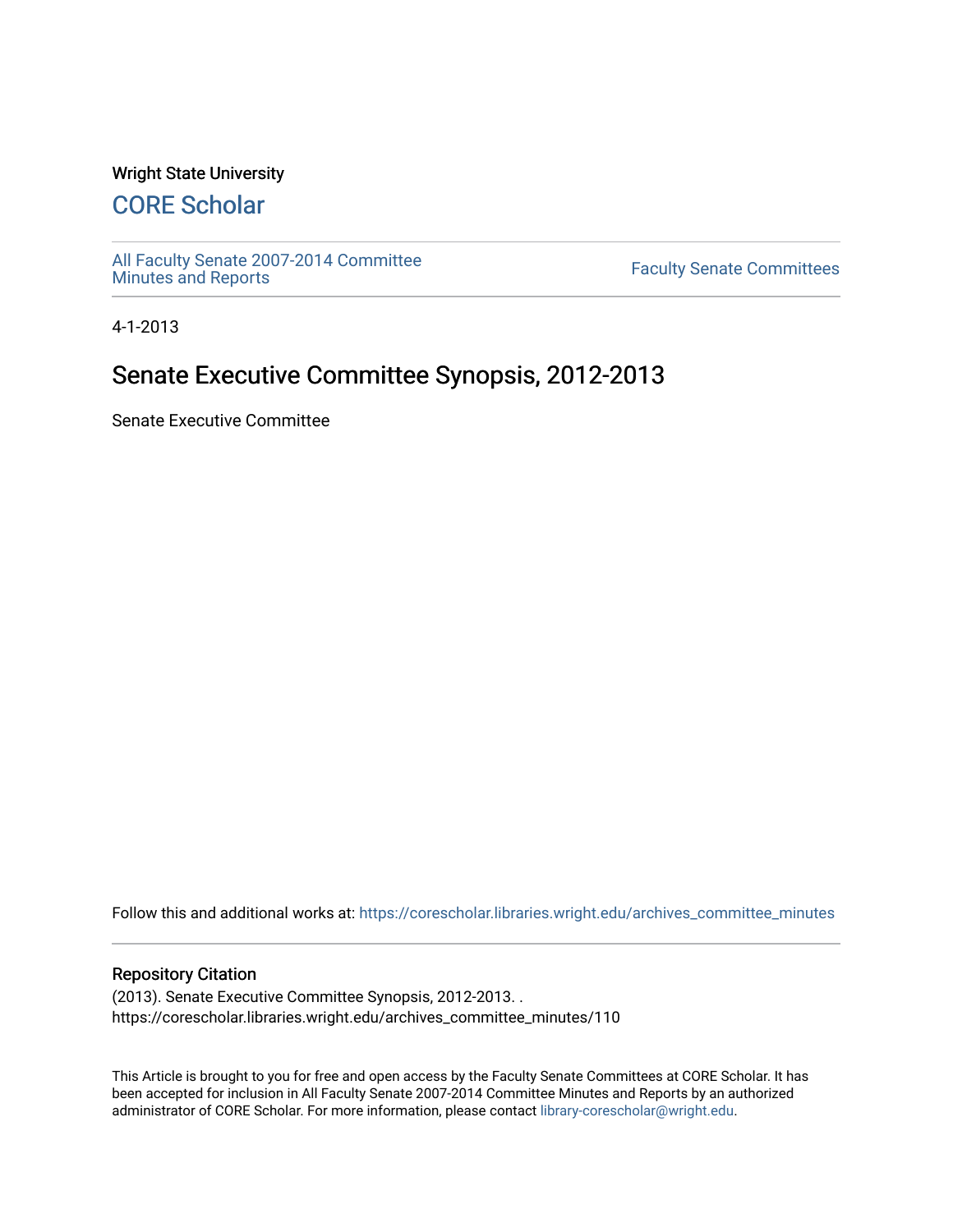### **2012‐13 Executive Committee Synopsis**

#### **September**

- Reviewed changes to the Demonstrations and Marches Policy (Wright Way 2007).
- Created an ad hoc committee to address a slate of information technology issues.
- Staffed committees created by the Ad hoc Committee on Student Success recommendations.
- Approved Sept. Senate agenda.

#### **October**

- Discussed ways to engage faculty in identifying and recruiting prospective students.
- Received an update from Faculty Budget Priority on MDA model.
- Discussed how other institutions in Ohio are surveyed.
- Considered the request to create an excused absence policy with coordination between athletics and veterans.
- Approved Oct. Senate agenda.

#### **November**

- Considered a description of campus definitions from the administration.
- Received an attendance policy from Athletics which provoked discussion regarding collective bargaining and if the policy was worded strongly enough.
- Discussed the responsibilities of UCAPC and noted the Quadrennial Review Committee would be asked to review this when they were convened.
- Received an update on the latest SSI funding from Budget Priority.
- Approved Nov. Senate agenda.

### **December/January**

- Created a timeline/planning document for student success ad hoc committee reports.
- Reconstituted the Quadrennial Review Committee to review the Faculty Constitution.
- Convened a smoking task force.
- Considered changes to Honorary Degree policies.
- Forwarded the cross-listed course policy to UCAPC for consideration.
- Forwarded the excused absence policy to UCAPC for consideration.
- Discussed the Academic Standing, Probation, and Dismissal and Readmission Policy that was under scrutiny by the administration and would need to be reconsidered by Senate.
- Received the report of the Ad hoc First Year Seminars Committee.
- Approved the Dec. and Jan. Senate agendas.